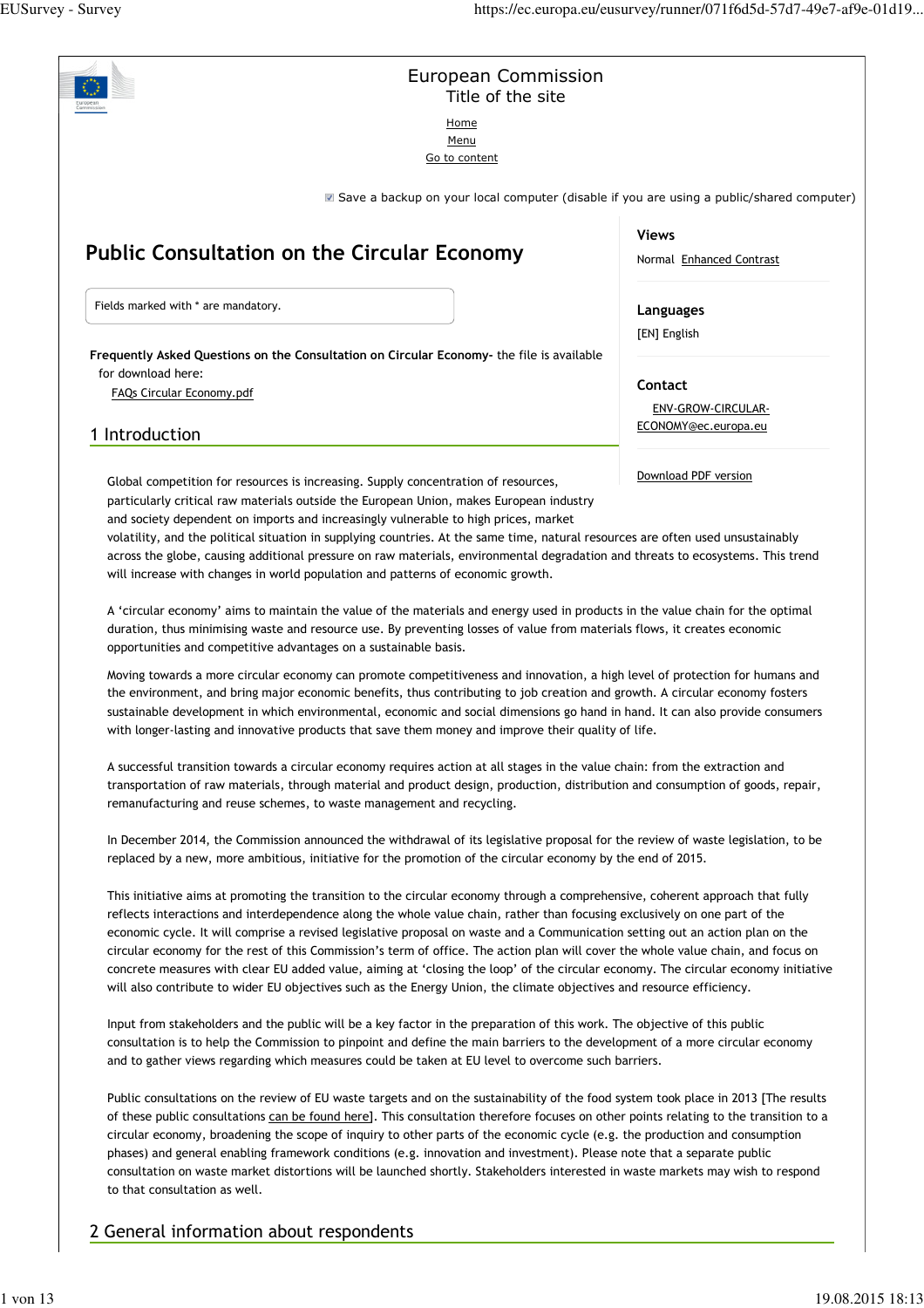# **2.1. In what capacity are you completing this questionnaire? \***

- $\bullet$  As an individual / private person  $\bullet$  Public authority
- $\bullet$  Academic/research institution  $\bullet$  International organisation
	-
	-
- 
- Civil society organisation • Professional organisation
- Private enterprise **Other**

Does your company/organization make use of any of the following?

- EU eco-label
- **EMAS**
- Another environmental labelling or management scheme
- $\blacksquare$  No environmental labelling or management scheme
- I don't know

Please specify:

If your organisation is not registered, you can register now

#### **2.2. Please give your country of residence/establishment**

- **EU MS/ EEA**
- Non-EU MS/ EEA

Please specify the EU MS/EEA country of your establishment:

| ■ Austria              | ■ Belgium              | <b>Bulgaria</b>        | ■ Croatia                  | $\blacksquare$ Cyprus  | $\Box$ Czech Republic |
|------------------------|------------------------|------------------------|----------------------------|------------------------|-----------------------|
| Denmark                | Estonia                | $\blacksquare$ Finland | $\Box$ France              | $\blacksquare$ Germany | ■ Greece              |
| $\blacksquare$ Hungary | $\blacksquare$ Iceland | ■ Ireland              | $\blacksquare$ Italv       | ■ Latvia               | ■ Liechtenstein       |
| Lithuania              | Luxembourg             | ■ Malta                | $\blacksquare$ Netherlands | Norway                 | Poland                |
| Portugal               | $\Box$ Romania         | ■ Slovakia             | ■ Slovenia                 | $\Box$ Spain           | ■ Sweden              |
|                        |                        |                        |                            |                        |                       |

■ Switzerland ■ United Kingdom

**2.3. Please indicate your preference for the publication of your response on the Commission's website:**

- **Under the name given: I consent to publication of all information in my contribution and I declare that none of it is subject to** copyright restrictions that prevent publication
- Anonymously: I consent to publication of all information in my contribution and I declare that none of it is subject to copyright restrictions that prevent publication
- Not at all please keep my contribution confidential (it will not be published, but will be used internally within the  $\infty$  Commission)

#### **2.4. How well informed are you about the circular economy initiative?**

- Very well informed
- Fairly well informed
- Not very well informed
- Not informed at all

**2.5. Please give your name if replying as an individual/private person, otherwise give the name of your organisation** *200 character(s) maximum (3 characters left)*

European Office of Local Authorities of Bavaria (Europabüro der bayerischen Kommunen) and

#### **2.6. Please provide your email address if you would like to be informed of the outcome of this consultation**

*200 character(s) maximum (168 characters left)*

c.bogenschuetz@europabuero-bw.de

## 3 Production phase

The design of a material or product can facilitate recycling, extend its lifetime through reuse, refurbishment or repair and reduce its environmental impact by reducing its energy, waste generation or water consumption over its life cycle.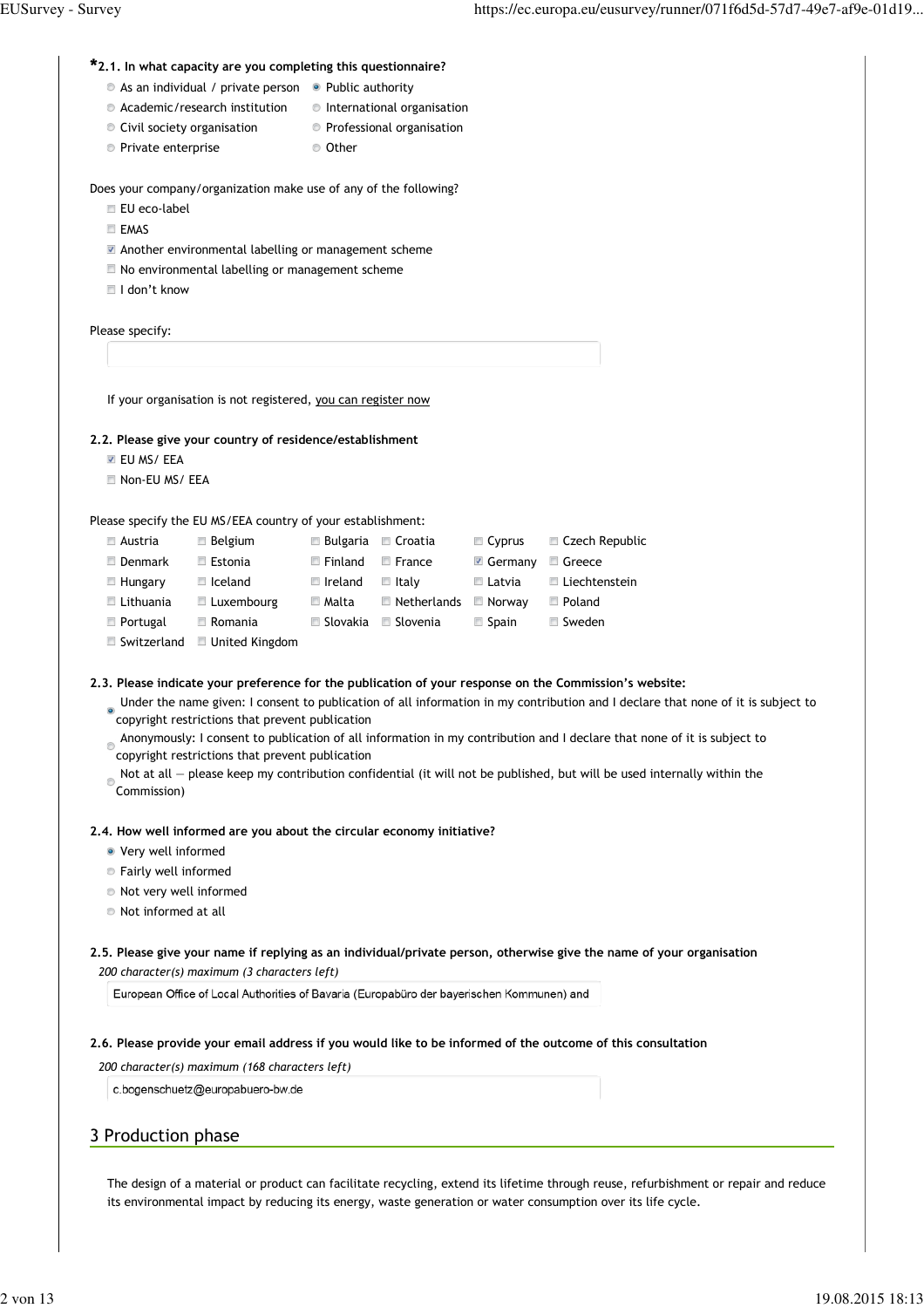This section seeks your views on actions that you think the EU should take to promote the circular economy in the production stage, including product design, production and sourcing of materials.

**3.1. How would you assess the importance of the following measures to promote circular economy principles in product design at EU level?**

|                                                                                                                                                                           | very<br>important | important | not very<br>important | not<br>important | no<br>opinion |
|---------------------------------------------------------------------------------------------------------------------------------------------------------------------------|-------------------|-----------|-----------------------|------------------|---------------|
| Establish binding rules on product design (e.g. minimum<br>requirements on 'durability' under Ecodesign Directive<br>2009/125/EC)                                         | $\bullet$         |           |                       | ◉                |               |
| Encourage industry-led initiatives (i.e. self-regulation)                                                                                                                 | $\circledcirc$    | ◉         | ◉                     | $\bullet$        |               |
| Develop standards for voluntary use                                                                                                                                       | ∩                 | ⊚         |                       | ∩                |               |
| Promote and/or enable the use of economic incentives for<br>eco-innovation and sustainable product design (e.g. via rules<br>on Extended Producer Responsibility schemes) | $\circ$           |           | $\odot$               | $\circledcirc$   |               |
| Review rules on legal and commercial guarantees                                                                                                                           | $\circledcirc$    | ◉         | ◉                     | $\circledcirc$   |               |
| Encourage the consumption of green products (see section 4)                                                                                                               | $\circledcirc$    | $\circ$   | $\circledcirc$        | $\circledcirc$   |               |
| Other $-$ please specify below                                                                                                                                            |                   |           |                       | ⊚                |               |

#### **Glossary:**

**Legal guarantees**: Tangible goods have a minimum two-year legal guarantee under EU consumer legislation (Directive 99/44/EC). This guarantee makes the seller liable to the consumer for any lack of conformity with the sales contract which exists at the time of delivery of the good and becomes apparent within two years from delivery of the goods.

**Commercial guarantees**: Guarantees provided by traders to consumers on a voluntary basis, by which the trader undertakes to reimburse the price paid or to replace, repair or handle consumer goods in any way if they do not meet the specifications set out in the guarantee statement or in the relevant advertising.

If you think that additional options not listed above should be considered, please specify:

*200 character(s) maximum (114 characters left)*

EU eco design rules and the packaging directive must provide for less packaging waste.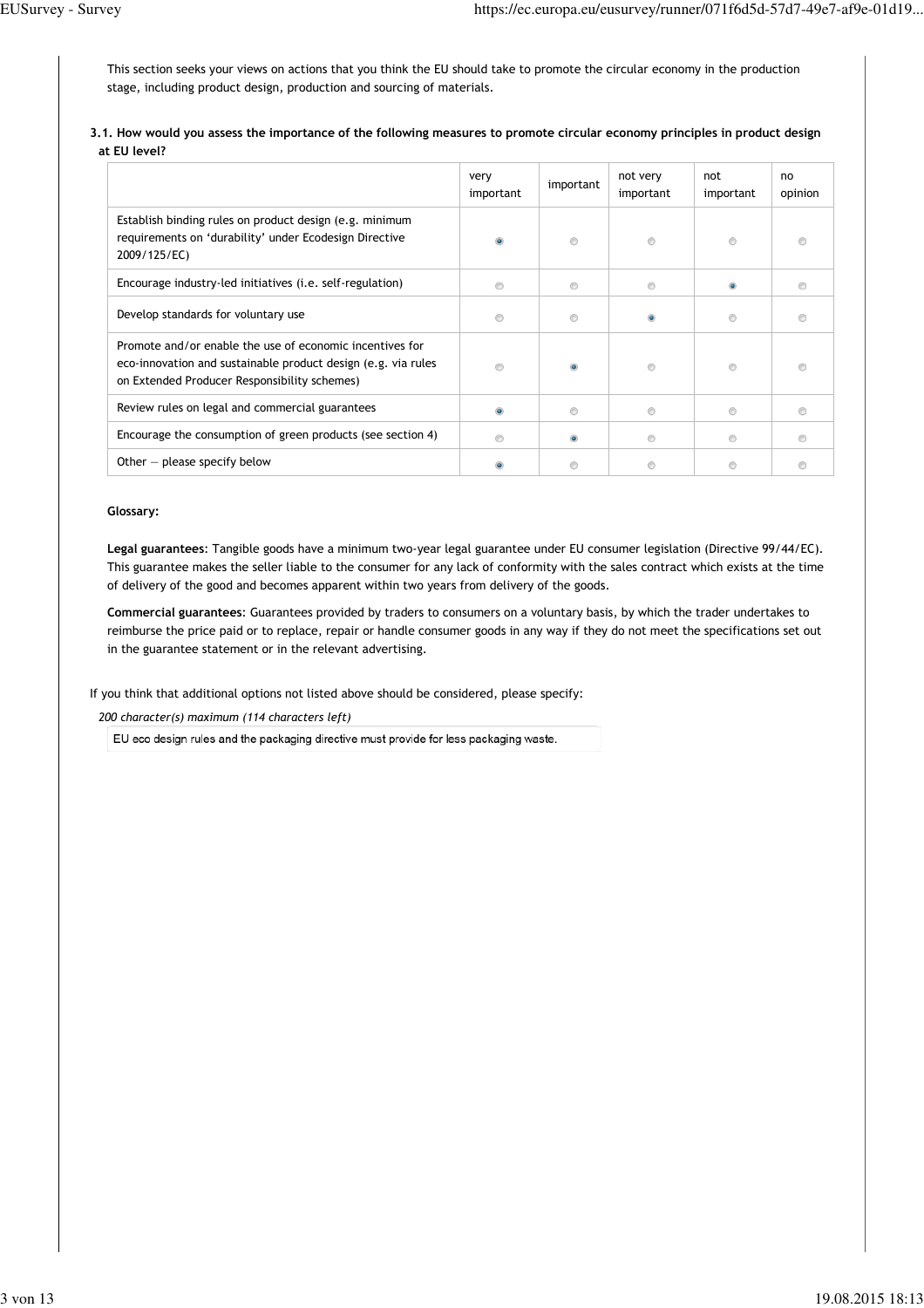# **3.2. In order to facilitate the transition to a more circular economy, how would you assess the importance of the following product features?**

|                                                                                                | very<br>important | important      | not very<br>important | not<br>important | no<br>opinion  |
|------------------------------------------------------------------------------------------------|-------------------|----------------|-----------------------|------------------|----------------|
| Durability                                                                                     | $\bullet$         | $\circledcirc$ | $\circledcirc$        | $\circledcirc$   | $\circledcirc$ |
| Reparability: Availability of information on product repair<br>(e.g. repair manuals)           | $\bullet$         | $\odot$        | $\circledcirc$        | $\odot$          | $\odot$        |
| Reparability: Product design facilitating maintenance and<br>repair activities                 | $\circledcirc$    | $\odot$        | $\odot$               | $\circledcirc$   | $\odot$        |
| Reparability: Availability of spare parts                                                      | $\bullet$         | $\odot$        | $\circledcirc$        | $\circledcirc$   | $\circledcirc$ |
| Upgradability and modularity                                                                   | $\bullet$         | $\circledcirc$ | $\circledcirc$        | $\circledcirc$   | $\circledcirc$ |
| Reusability                                                                                    | $\bullet$         | $\circledcirc$ | $\circledcirc$        | $\circledcirc$   | $\circledcirc$ |
| Biodegradability and compostability                                                            | $\bullet$         | $\circledcirc$ | $\circledcirc$        | $\circledcirc$   | $\circledcirc$ |
| Resource use in the use phase (e.g. water efficiency)                                          | $\bullet$         | $\odot$        | $\odot$               | $\circledcirc$   | ◉              |
| Recyclability (e.g. dismantling, separation of components,<br>information on chemical content) | $\circledcirc$    | $\odot$        | $\odot$               | $\circledcirc$   | $\odot$        |
| Increased content of reused parts or recycled materials                                        | $\bullet$         | $\circledcirc$ | $\circledcirc$        | $\odot$          | $\circledcirc$ |
| Increased content of renewable materials                                                       | $\bullet$         | $\circledcirc$ | $\circledcirc$        | ◉                | ◉              |
| Minimising lifecycle environmental impacts                                                     | $\bullet$         | $\circledcirc$ | $\circledcirc$        | $\circledcirc$   | $\circledcirc$ |
| Other- please specify below                                                                    |                   | $\circledcirc$ | $\circledcirc$        | $\circledcirc$   | $\circledcirc$ |

## If you think that additional options not listed above should be considered, please specify:

*200 character(s) maximum (71 characters left)*

A new European Eco design label for energy and resource efficiency is needed, which covers

# **3.3. How would you assess the importance of the following additional considerations when applying circular economy principles to products at EU level?**

|                                                                   | very<br>important | important      | not very<br>important | not<br>important | no<br>opinion  |
|-------------------------------------------------------------------|-------------------|----------------|-----------------------|------------------|----------------|
| Impact on production cost and affordability of the<br>product     | $^{\circ}$        | $\odot$        | $\circledcirc$        | $\circledcirc$   | $\odot$        |
| Impact on production processes and value chain                    | $\circledcirc$    | $\bullet$      | $\circledcirc$        | $\circledcirc$   | $\circledcirc$ |
| Impact on consumers (e.g. through durability and<br>reparability) | $\bullet$         | $\circledcirc$ | $\circledcirc$        | $\circledcirc$   | $\circ$        |
| Functionality of the product                                      | $\bullet$         | ◉              | $\circledcirc$        | $\circledcirc$   | $\odot$        |
| Enabling innovation                                               | $\circledcirc$    | ◉              | $\odot$               | $\circ$          | $\odot$        |
| Respecting technology neutrality                                  | $^{\circ}$        | ◉              | $\circledcirc$        | $\circledcirc$   |                |
| Impact on EU imports and exports                                  | $\circledcirc$    | ∩              | $\bullet$             | $\circledcirc$   | ∩              |
| Other $-$ please specify below                                    | $\ddot{\bullet}$  | $\odot$        | $\circledcirc$        | $\circ$          | $\circ$        |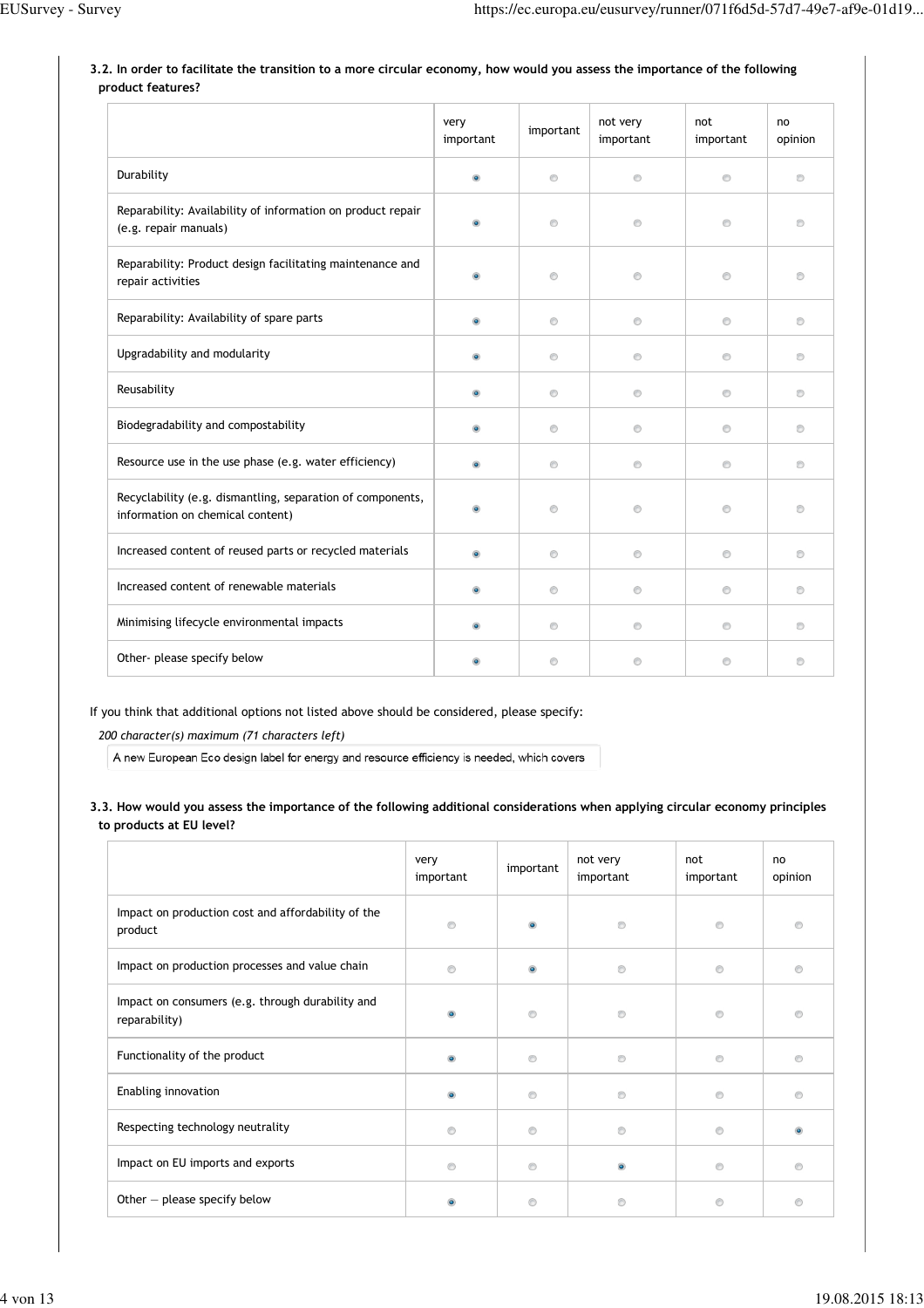If you think that other considerations not listed above should be taken into account, please specify:

#### *200 character(s) maximum (102 characters left)*

The producers should always apply the circular economy principles when they develop new

**3.4. From a circular economy perspective, in your view which product categories should be given priority in the next few years and why?**

*at most 3 choice(s)*

- White goods (e.g. dishwashers, refrigerators)
- Small domestic appliances (e.g. microwave ovens, food processors)
- Office equipment (e.g. computers, printers)
- Small electronics (e.g. smartphones, cameras)
- Packaging materials
- Heating equipment (e.g. boilers, water heaters)
- Air-conditioning and ventilation systems
- **Lighting products**
- **Motors and pumps**
- Industrial equipment
- Clothing and textiles
- **Furniture**
- Cars
- Construction products (e.g. windows, insulation materials)
- General measures (concerning a broad range of products) should be taken
- Others

Please give reasons for your choice: general measures

Regardless of the product group measures to promote recyclability should be given priority.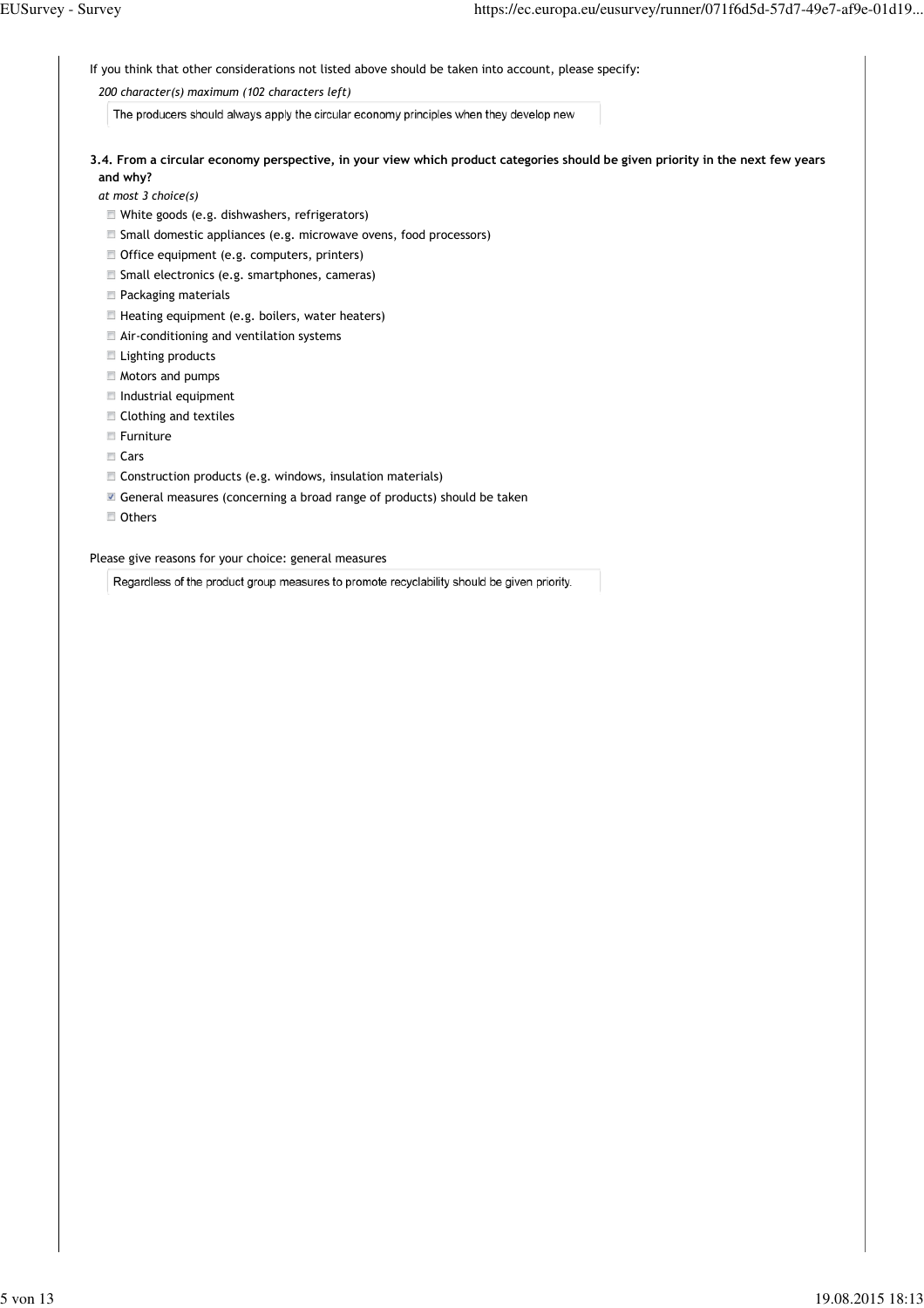|                                                                                                             | very<br>important | important      | not very<br>important | not<br>important | no<br>opinion  |
|-------------------------------------------------------------------------------------------------------------|-------------------|----------------|-----------------------|------------------|----------------|
| Promote cooperation across value chains (e.g. through<br>encouraging new managerial modes)                  | $\circledcirc$    | $\bullet$      | $\circledcirc$        | $\circledcirc$   | $\circledcirc$ |
| Address potential regulatory obstacles in EU legislation -<br>please specify                                | $\circledcirc$    | $\circledcirc$ | $\circledcirc$        | $^{\circ}$       |                |
| Address potential regulatory gaps in EU legislation - please<br>specify                                     | $\circledcirc$    | $\circledcirc$ | $\circledcirc$        | $\circledcirc$   |                |
| Support the development of innovative business models<br>(e.g. leasing)                                     | $\circledcirc$    | $\circledcirc$ | $\circledcirc$        | $\circledcirc$   |                |
| Improve the interface between chemicals and waste<br>legislation                                            | $\circledcirc$    | $\bullet$      | $\circledcirc$        | $\circledcirc$   | $\circledcirc$ |
| Promote collaboration between and among private and<br>public sectors, including end-users                  | $\bullet$         | $\circledcirc$ | $\circledcirc$        | $\circledcirc$   | $\odot$        |
| Support the development of digital solutions                                                                | $\bullet$         | $\circledcirc$ | $\circledcirc$        | $\circledcirc$   | $\odot$        |
| Identify and promote exchange of best practice                                                              | $\bullet$         | $\circledcirc$ | $\circledcirc$        | $\circledcirc$   | $\odot$        |
| Identify minimum standards for increasing resource-<br>efficient processes (e.g. Best Available Techniques) |                   | $\circledcirc$ | $\circledcirc$        | $\circledcirc$   | $\circledcirc$ |
| Ensure availability of reliable data on material flows across<br>value chains                               | $\bullet$         | $\circledcirc$ | $\circledcirc$        | $\circledcirc$   | $\circledcirc$ |
| Provide access to finance for high-risk projects                                                            | $\circledcirc$    | $\odot$        | $^{\circ}$            | $\circledcirc$   | $\bullet$      |
| Other - please specify below                                                                                | $\circledcirc$    | $\circledcirc$ | $\circledcirc$        | $\circledcirc$   | $\circledcirc$ |

## **3.5. Which of the actions listed below should be given priority at EU level to promote circular economy solutions in production processes?**

## **3.6. How effective do you think each of the actions at EU level listed below would be in promoting sustainable production and sourcing of raw materials?**

|                                                                                        | very<br>effective | effective      | neutral        | not<br>effective | no<br>opinion |
|----------------------------------------------------------------------------------------|-------------------|----------------|----------------|------------------|---------------|
| Establishing a legally binding framework at EU level (e.g.<br>sustainability criteria) | $\bullet$         | $\circledcirc$ | ◉              | ⊚                |               |
| Developing and promoting voluntary compliance schemes                                  | ⊚                 | $\circledcirc$ |                | ⋒                |               |
| Addressing the issue through trade policy                                              | ◉                 | $\circledcirc$ | $^{\circ}$     |                  |               |
| Addressing the issue through the promotion of targeted global<br>initiatives           | ⊙                 | $\circledcirc$ | $\odot$        | $^{\circ}$       |               |
| Promoting the exchange of best practice among businesses                               |                   | $\odot$        | ◉              |                  |               |
| Other $-$ please specify below                                                         | ⊙                 | $\circledcirc$ | $\circledcirc$ |                  |               |

# **3.7. Do you have any other comments about the production phase?**

*500 character(s) maximum (500 characters left)*

# 4 Consumption Phase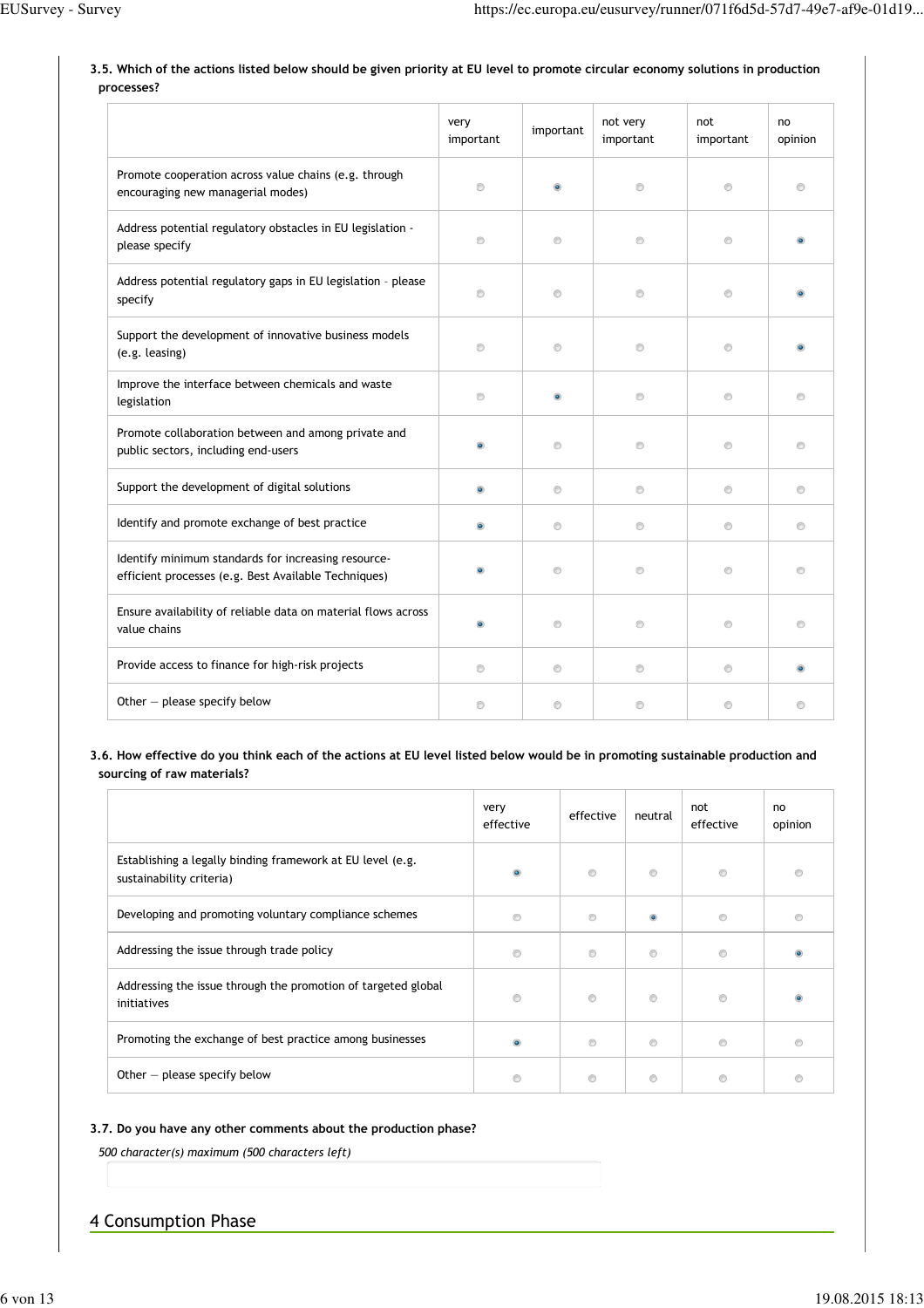The consumers' perspective is an essential part of the circular economy. On the one hand, consumers make choices about the products they purchase and use; on the other hand these choices are affected by a range of factors, including the behaviour of other people, the way consumers receive information or advice, the availability of repair and maintenance services, and the perceived costs and benefits of their choices.

This section seeks your views on the best way to promote the circular economy in the consumption phase.

#### **4.1. How would you assess the importance of the following measures to promote circular economy principles in the consumption phase at EU level?**

|                                                                                                                                                                                                                                           | very<br>important | important      | not very<br>important | not<br>important | no<br>opinion  |
|-------------------------------------------------------------------------------------------------------------------------------------------------------------------------------------------------------------------------------------------|-------------------|----------------|-----------------------|------------------|----------------|
| Provide more information relevant to the circular economy to<br>consumers, for example on expected lifetime of products or<br>availability of spare parts                                                                                 |                   | $\circledcirc$ | $\circledcirc$        | $\circledcirc$   | $^{\circ}$     |
| Ensure the clarity, credibility and relevance of consumer<br>information related to the circular economy (e.g. via labels,<br>advertising, marketing etc.) and protect consumers from false<br>and misleading information in this respect |                   | $\circledcirc$ | $\circledcirc$        | ◉                | ◉              |
| Organise EU-wide awareness campaigns to promote the circular<br>economy                                                                                                                                                                   | $^{\circ}$        |                | $\odot$               | $\odot$          | $\circledcirc$ |
| Improve/clarify rules and practices affecting consumer<br>protection (e.g. relating to legal and commercial guarantees)                                                                                                                   | $\bullet$         | $\circledcirc$ | $\circledcirc$        | $\circledcirc$   | $\circ$        |
| Take action on product and material design (see section 3)                                                                                                                                                                                | $\circledcirc$    | $\bullet$      | $\circledcirc$        | $\circledcirc$   | $\circledcirc$ |
| Encourage financial incentives to consumers at national level<br>(e.g. by differentiated taxation levels depending on products'<br>resource efficiency)                                                                                   | $\circledcirc$    |                | $\odot$               | $\circ$          | $\circ$        |
| Take measures targeting public procurement (e.g. through<br>criteria for Green Public Procurement)                                                                                                                                        | $\circledcirc$    |                | $\circledcirc$        | $\circledcirc$   | $\circledcirc$ |
| Encourage new modes of consumption such as shared ownership<br>(e.g. car sharing), collaborative consumption, leasing and the<br>use of internet-based solutions                                                                          | $\circledcirc$    |                | $\circledcirc$        | $\circledcirc$   | $\circledcirc$ |
| Promote the development of repair and maintenance services                                                                                                                                                                                | $\bullet$         | $\circledcirc$ | $\circ$               | $\circledcirc$   | $\circledcirc$ |
| Encourage waste prevention (e.g. minimising food waste)                                                                                                                                                                                   | $\bullet$         | $\circledcirc$ | $\circledcirc$        | $\circledcirc$   | $\circledcirc$ |
| Other $-$ please specify below                                                                                                                                                                                                            |                   | $\circledcirc$ | $\odot$               | ◉                | $\circledcirc$ |

If you think that further options not listed above should be considered, please specify:

*200 character(s) maximum (122 characters left)*

A new European Eco design label for energy and resource efficiency is needed.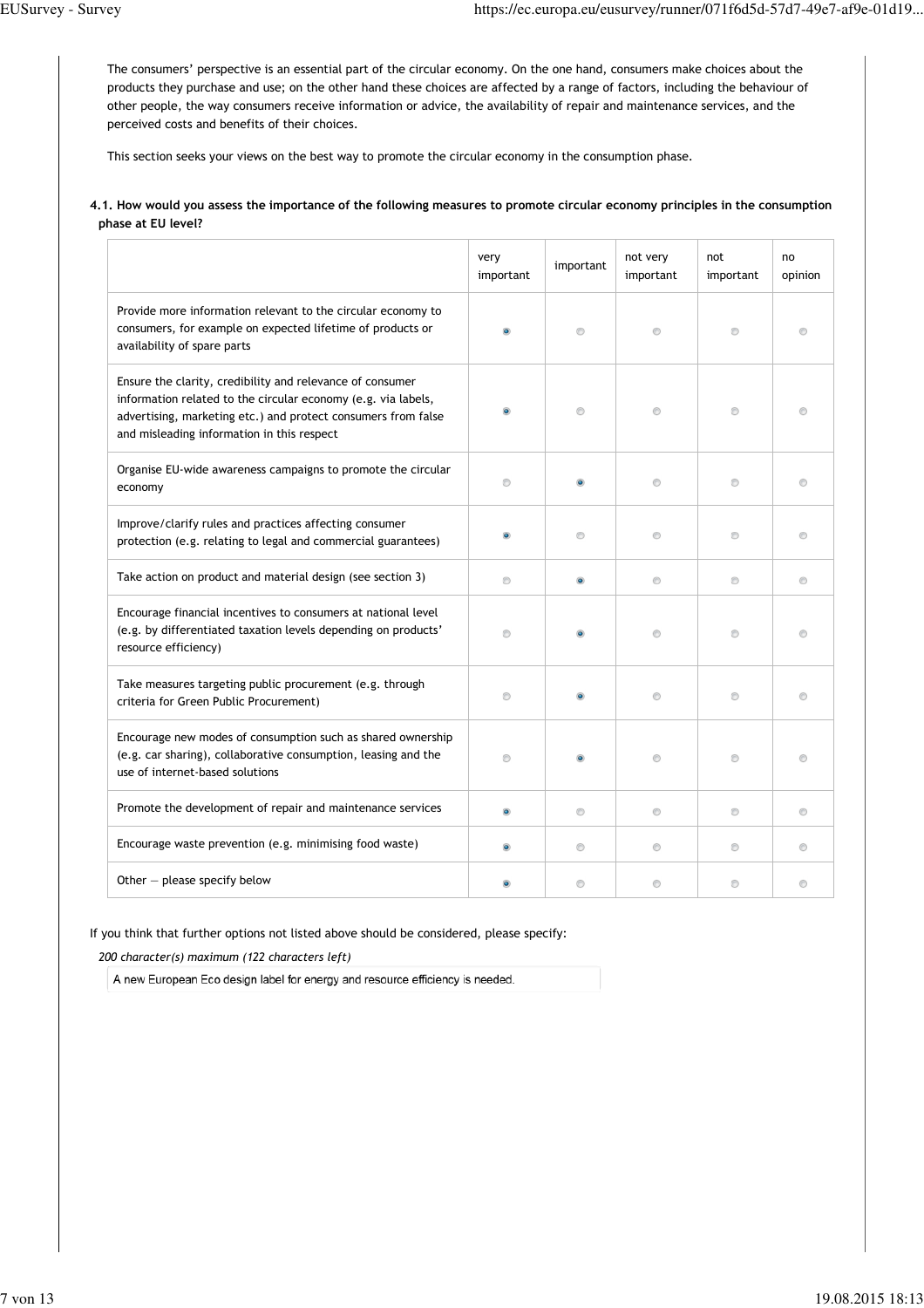**4.2. Which products should be a priority for EU action to promote more sustainable consumption patterns and why?**

*at most 3 choice(s)*

- White goods (e.g. dishwashers, refrigerators)
- **Electronics**
- **Food and beverages**
- Packaging materials
- Clothing and textiles
- **Furniture**
- Cars
- Construction products
- General measures (concerning all consumer products) should be taken
- $\blacksquare$  Other please specify below

Please give reasons for your choice: general measures

*200 character(s) maximum (110 characters left)*

The promotion of more sustainable consumption patterns is necessary for all product groups

### **4.3. Do you have any other comments about the consumption phase?**

*500 character(s) maximum (500 characters left)*

# 5 Markets for secondary raw materials

Secondary raw materials are waste materials which are to be sold and used for recycling in manufacturing. At present, they still account for a very small portion of the material used in the EU. The quality and supply of secondary raw materials depends greatly on waste management practices and the degree of separation of material streams at source. However, other barriers to the development of markets for secondary raw materials can be identified. Some of these barriers may be of a horizontal nature, while others may only be relevant to specific types of material.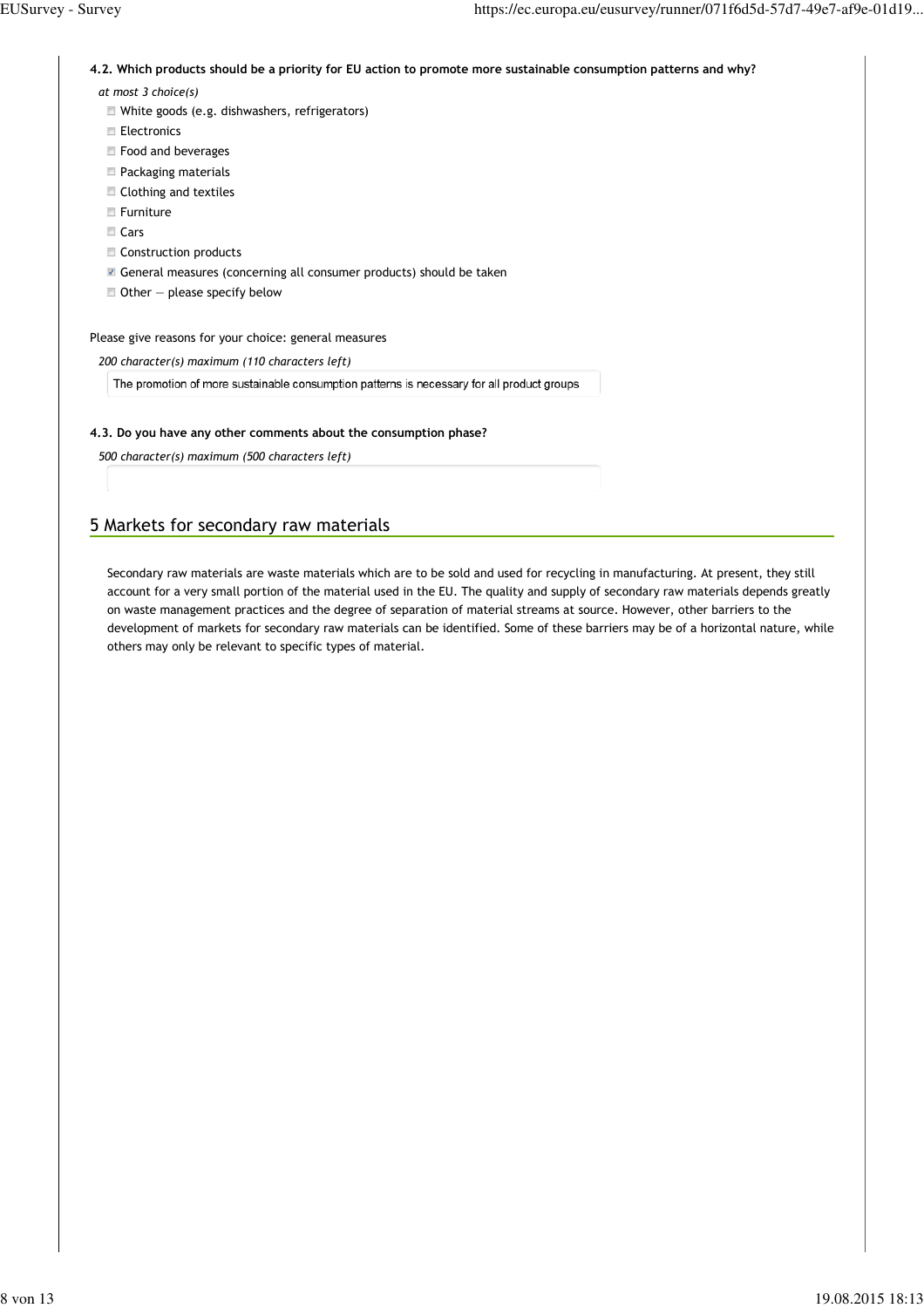#### In the list below, for each material, indicate the obstacle(s) that you consider significant by ticking the corresponding cell(s) Significant Critical Construction for all Bio-nutrients Glass | Metals | Paper | Plastic | Wood/Biomass raw aggregates materials materials Lack of EU-wide quality standards for  $\overline{\mathcal{A}}$  $\Box$  $\Box$  $\Box$  $\Box$  $\Box$  $\Box$  $\Box$  $\Box$ recycled materials Poor quality of recycled materials (e.g. containing  $\overline{\phantom{a}}$  $\Box$  $\sqrt{ }$  $\overline{\mathbb{F}}$  $\overline{\mathbb{R}^n}$  $\overline{\mathbb{F}}$  $\overline{\phantom{a}}$  $\sqrt{ }$  $\overline{\Box}$ unwanted substances/high contamination) Lack of information or misinformation about  $\overline{\mathsf{v}}$  $\overline{\mathbb{R}^n}$  $\overline{\mathbb{R}^n}$  $\overline{\mathbb{R}^n}$  $\overline{\mathbb{R}^n}$  $\overline{\mathbb{R}^n}$  $\overline{\phantom{a}}$  $\overline{\mathbb{R}^n}$  $\overline{\Box}$ the quality of recycled materials Poor availability of waste/material to be  $\overline{\phantom{a}}$  $\Box$  $\overline{\mathbb{R}^n}$  $\Box$  $\overline{\phantom{a}}$  $\overline{\phantom{a}}$  $\overline{\mathbb{R}^n}$  $\Box$  $\overline{\mathbf{v}}$ recycled Poor reliability of supply for recycled  $\checkmark$  $\Box$  $\overline{\Box}$  $\overline{\Box}$  $\overline{\mathbb{R}^n}$  $\Box$  $\Box$  $\Box$  $\overline{\Box}$ materials Low demand for recycled materials  $\overline{\phantom{a}}$  $\overline{\mathbb{R}^n}$  $\overline{\mathbb{R}^n}$  $\overline{\Box}$  $\overline{\Box}$  $\triangledown$  $\overline{\mathbf{v}}$  $\overline{\mathbb{R}^n}$  $\overline{\mathbf{v}}$ (e.g. on the EU market) Cost differential between primary and  $\overline{\phantom{a}}$  $\overline{\phantom{a}}$  $\overline{\phantom{a}}$  $\overline{\mathbb{R}^n}$  $\overline{\mathbb{R}^n}$  $\overline{\phantom{a}}$  $\overline{\phantom{a}}$  $\overline{\mathbf{v}}$  $\overline{\mathbb{R}^n}$ secondary raw materials Organisational cost of switching from primary to secondary  $\overline{\mathbb{R}^n}$  $\overline{\mathbb{R}^n}$  $\overline{\Box}$  $\overline{\mathbb{R}}$  $\overline{\mathbb{R}^n}$  $\overline{\mathbb{R}}$  $\overline{\phantom{a}}$  $\sqrt{ }$  $\overline{\Box}$ raw materials in industrial processes Regulatory obstacles at national/regional  $\overline{\Box}$  $\overline{\Box}$  $\overline{\mathbb{R}^n}$  $\overline{\mathbb{R}^n}$  $\overline{\mathbb{R}^n}$  $\overline{\mathbb{R}^n}$  $\Box$  $\overline{\phantom{a}}$  $\overline{\mathbb{F}}$ /local level Regulatory obstacles  $\overline{\phantom{a}}$  $\Box$  $\overline{\mathbb{R}^n}$  $\overline{\mathbb{R}^n}$  $\overline{\mathbb{R}}$  $\overline{\mathbb{R}^n}$  $\overline{\phantom{a}}$  $\overline{\mathbb{R}^n}$  $\overline{\phantom{m}}$ at EU level Regulatory gaps at EU  $\Box$  $\Box$  $\Box$  $\Box$  $\Box$  $\Box$  $\Box$  $\Box$  $\Box$ level Regulatory gaps at national/regional  $\Box$  $\overline{\Box}$  $\Box$  $\Box$  $\Box$  $\Box$  $\Box$  $\Box$  $\Box$ /local level Insufficient cooperation/exchange of information along  $\overline{\mathsf{v}}$  $\overline{\mathbb{R}^n}$  $\overline{\mathbb{R}^n}$  $\overline{\mathbb{R}^n}$  $\overline{\mathbb{R}^n}$  $\overline{\mathbb{R}^n}$  $\overline{\phantom{a}}$  $\overline{\mathbb{R}^n}$  $\overline{\phantom{a}}$ the value chain (e.g. between producers, recyclers and

### **5.1. In your view, what are the main obstacles to the development of markets for secondary raw materials in the EU?**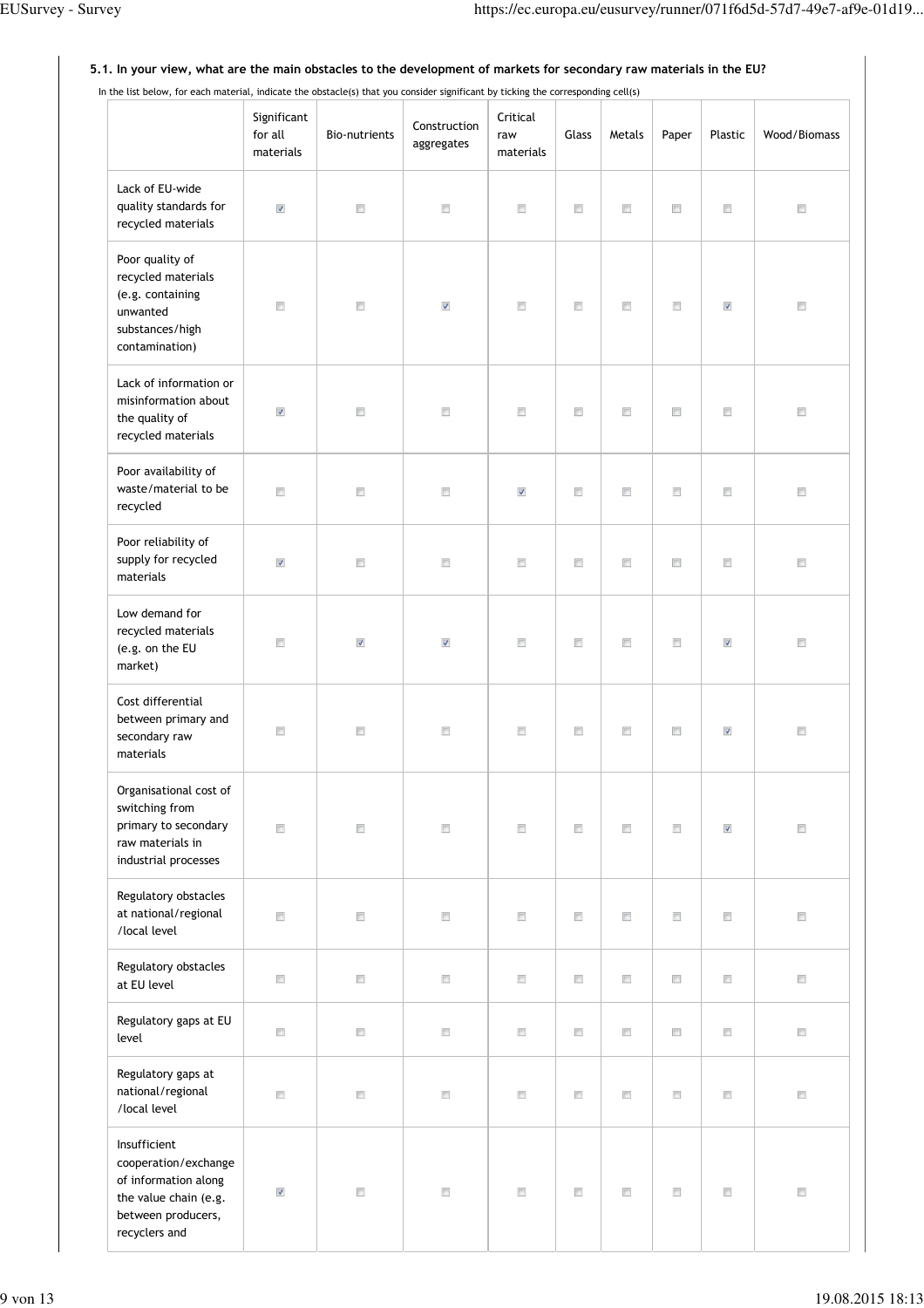| authorities<br>responsible for waste<br>management)         |                      |        |        |        |        |        |                      |        |        |
|-------------------------------------------------------------|----------------------|--------|--------|--------|--------|--------|----------------------|--------|--------|
| Lack of reliable data<br>on secondary raw<br>material flows | $\blacktriangledown$ | $\Box$ | E      | $\Box$ | $\Box$ | n      | $\qquad \qquad \Box$ | $\Box$ | $\Box$ |
| No opinion                                                  | $\Box$               | $\Box$ | $\Box$ | $\Box$ | $\Box$ | $\Box$ | $\Box$               | $\Box$ | $\Box$ |
| Other- please specify<br>below                              | $\sqrt{2}$           | $\Box$ | $\Box$ | Π      | $\Box$ | F      | $\Box$               | $\Box$ | $\Box$ |

If you think that other obstacles not listed above are relevant, please specify:

*200 character(s) maximum (23 characters left)*

Quality criteria for ecologically sound recycling should be established on EU level. Due to

#### **Glossary:**

**Bio-nutrients**- Recovered material such as nitrogen, or phosphorus and organic matter (from e.g. sewage sludge and farm organic matter residues), for use as fertiliser.

**Construction aggregates**- Coarse particulate material used in construction, including sand, gravel, crushed stone or slag.

**Critical raw materials**- Critical raw materials are raw materials of great economic importance to the EU, with a high risk of disruption of supply. The European Commission has listed them here: http://ec.europa.eu/enterprise/policies/raw-materials /critical/index\_en.htm

**5.2. In your view, what are the most relevant actions to take at EU level to remove the obstacles you have identified as significant? Please be specific**

Lack of EU-wide quality standards for recycled materials *500 character(s) maximum (500 characters left)*

Poor quality of recycled materials *500 character(s) maximum (500 characters left)*

Lack of information or misinformation about the quality of recycled materials *500 character(s) maximum (500 characters left)*

Poor availability of waste/material to be recycled *500 character(s) maximum (500 characters left)*

Poor reliability of supply for recycled materials

*500 character(s) maximum (500 characters left)*

Low demand for recycled materials

*500 character(s) maximum (500 characters left)*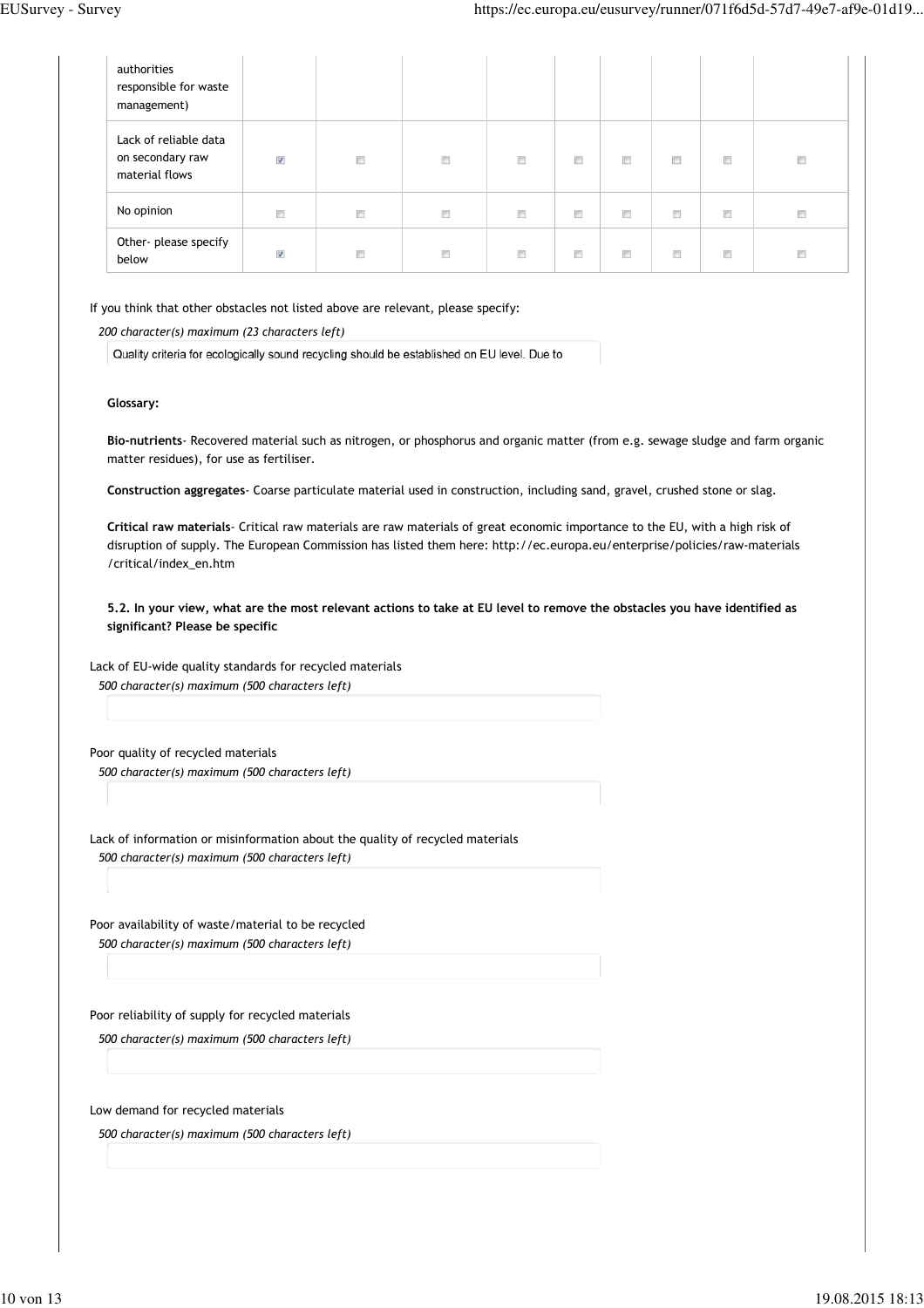Cost differential between primary and secondary raw materials

*500 character(s) maximum (500 characters left)*

Organisational cost of switching from primary to secondary raw materials in industrial processes

*500 character(s) maximum (500 characters left)*

Insufficient cooperation/exchange of information along the value chain

*500 character(s) maximum (500 characters left)*

Lack of reliable data on secondary raw material flows

*500 character(s) maximum (500 characters left)*

**5.3. Which secondary raw materials markets should the EU target first to improve the way they work?**

*at most 3 choice(s)*

- Bio-nutrients (e.g. nitrogen, phosphorus and organic matter from e.g. sewage sludge and farm organic matter residues) for fertiliser use
- Construction aggregates (i.e. coarse particulate material used in construction, including sand, gravel, crushed stone, slag)
- Critical raw materials such as rare earth elements or certain precious metals
- Glass
- **Metals**
- **Paper**
- **Plastics**
- Wood/Biomass
- $\blacksquare$  Other please specify below

If you think that other approaches not listed above should be considered, please specify:

*500 character(s) maximum (396 characters left)*

EU should target the secondary raw materials markets with the highest environmental

Please give reasons for your choice: Other

#### **5.4. Do you have any other comments about the development of markets for secondary raw materials?**

*500 character(s) maximum (353 characters left)*

The EU industry should be incouraged to take the lead in using secondary raw materials. The

## 6 Sectoral measures

Certain sectors may require a tailored approach in order to 'close the loop' of the circular economy, and some could be made strategic priorities in order to accelerate the transition.

This section seeks your views on which sector(s) should be considered a priority for EU action, and which relevant measures or actions should be taken.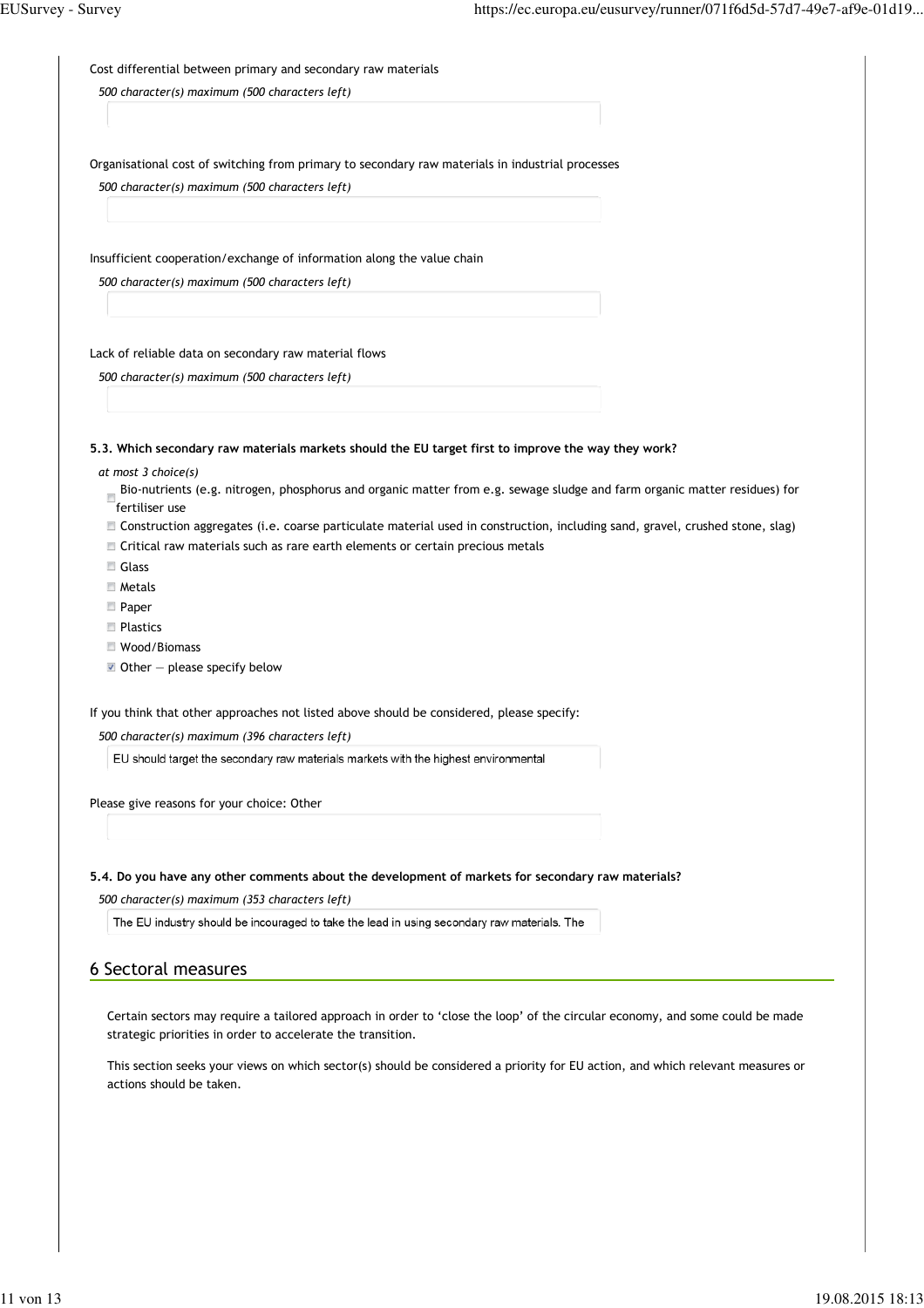**6.1. In your view, which sectors should be a priority for specific EU action on the circular economy and why?**

- *at most 3 choice(s)*
- **Agriculture**
- Bio-nutrients (e.g. from sewage sludge or farm organic matter residues) for use in fertilisers
- Chemical industry and process manufacturing
- Construction/demolition and buildings
- Electrical and electronic goods
- **Energy**
- **Fisheries/aquaculture**
- Food and drinks, including reduction of food waste
- Forest-based and other bio-based products
- **Furniture**
- **Information and communication technologies**
- Mining and quarrying
- **Plastics**
- **Retailing**
- Services
- **Textiles**
- **Transport**
- Water sector/sewage treatment
- Other- please specify below

If you think that other sectors not listed above should be considered, please specify:

No difference should be made between the sectors.

**6.2. For the sectors that you have selected, what measure(s) would be needed at EU level?**

Water sector/sewage treatment

*500 character(s) maximum (500 characters left)*

#### **Others**

*500 character(s) maximum (500 characters left)*

# 7 Enabling factors for the circular economy, including innovation and investment

Enabling factors are essential to support the development of the circular economy could include supporting the development, dissemination and uptake of innovative solutions, investing in technology and infrastructure, supporting SMEs and developing the required skills and qualifications.

This section seeks your views on the role of these enabling factors in the development of the circular economy.